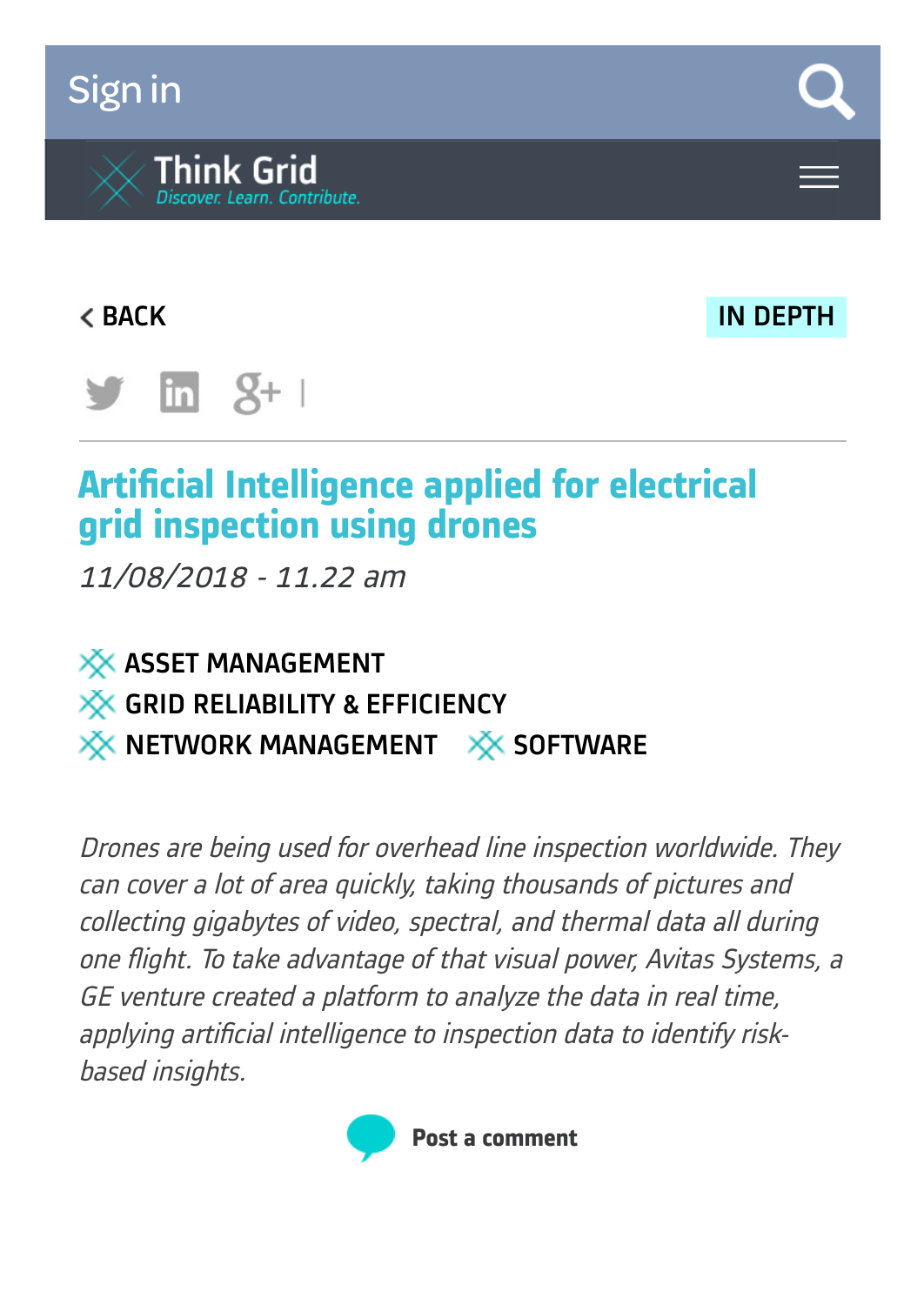

This innovative solution joins GE's advanced non-intrusive inspection services for grid assets and complements the Asset Lifecycle Management Services offering, helping customers to boost profitability, improve safety and compliance, while increasing asset and operational efficiency.

# $1$  Use case: The U.S. Electrical Grid

The electrical grid in the United States is one of the largest, most complex systems developed by man. There are over 200,000 miles of high-voltage transmission lines and nearly 6,000,000 miles of distribution lines. The interconnected lines link the average home, commercial, and industrial users to the thousands of generating stations of every type from coal, oil, and gas to nuclear, hydro-electric, wind, and solar. This massive "system of systems" requires computer and millions of lines of software code to monitor and control the safe, uninterrupted delivery of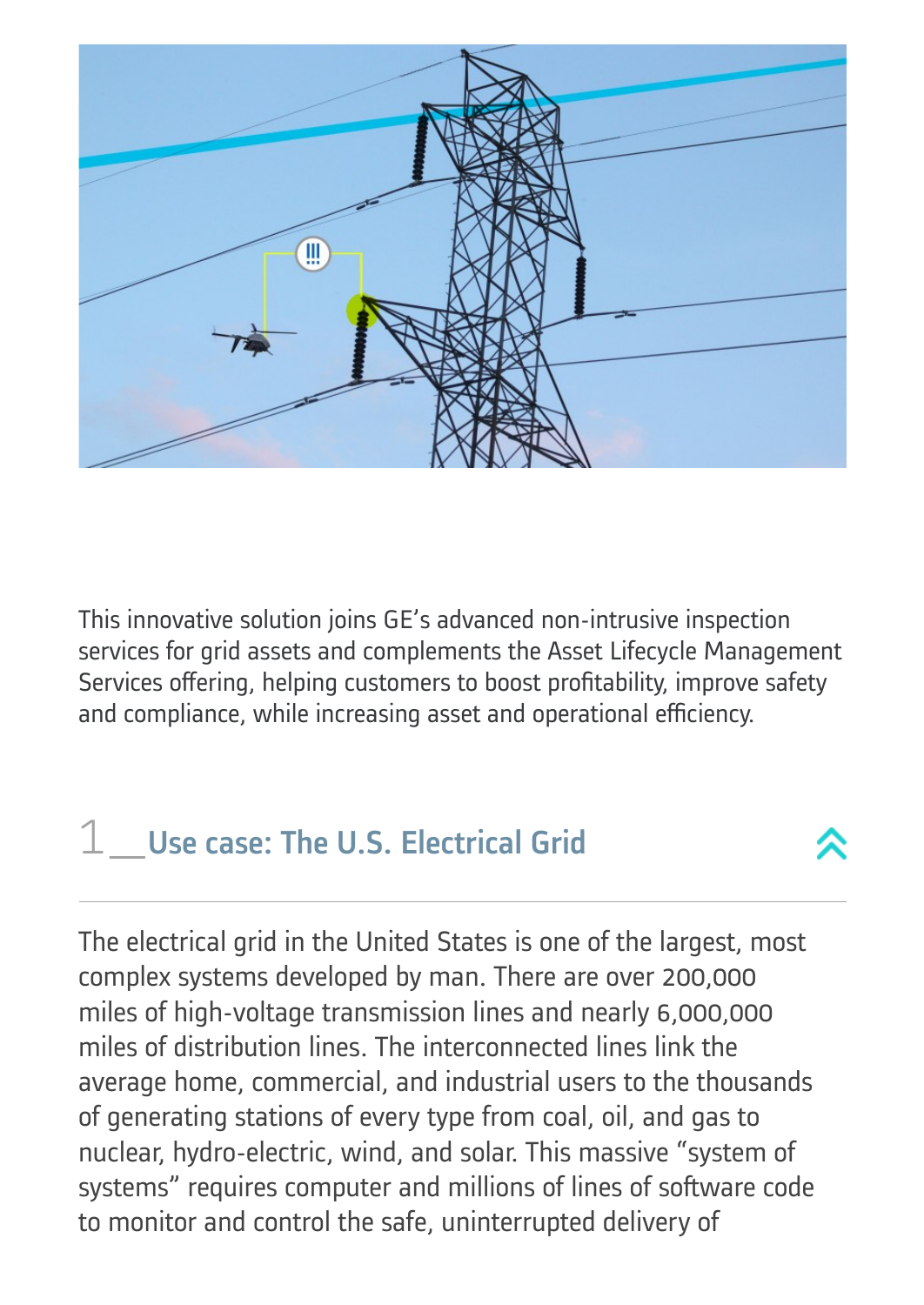electrons from one end of the system to other. The inspection and maintenance of millions of miles of lines takes thousands of inspectors and uses expensive and dangerous technologies, like helicopters, to do many of the tasks to keep costs down and minimize the risk to people.

Historically, utilities operate manually, by means of paper forms. A typical manual process flow consists of paper forms being filled out by inspectors who must walk every inch of the lines and fly every inch of remote, hard-to-reach lines and assets. The data they collect generates more forms, including work orders, to direct other teams of workers to repair lines, replace components, and trim vegetation. Then those workers produce reports confirming the work is done, other work orders, and so on. This manual, tedious process has had few improvements over the years. Philip Schoonover ii, Sr Staff Solutions Engineer, notes, "Utilities spent millions improving the overall process with some success but still rely heavily on people in the field to collect the data, understand the issues, determine a course of action, and direct teams to perform the work needed".

# 2 Helping to meet Industry Challenges

The advent of a new "system of systems" to help to meet the challenges of the industry worldwide has only recently been explored by utilities. This entails making the leap forward from manual to automated, from analog (pen and paper) to a fully digital twin, monitored, assessed, and executed by softwaredriven tools, artificial intelligence, and complex machine and deep learning algorithms. The algorithms capture decades of the inspectors' vast experience.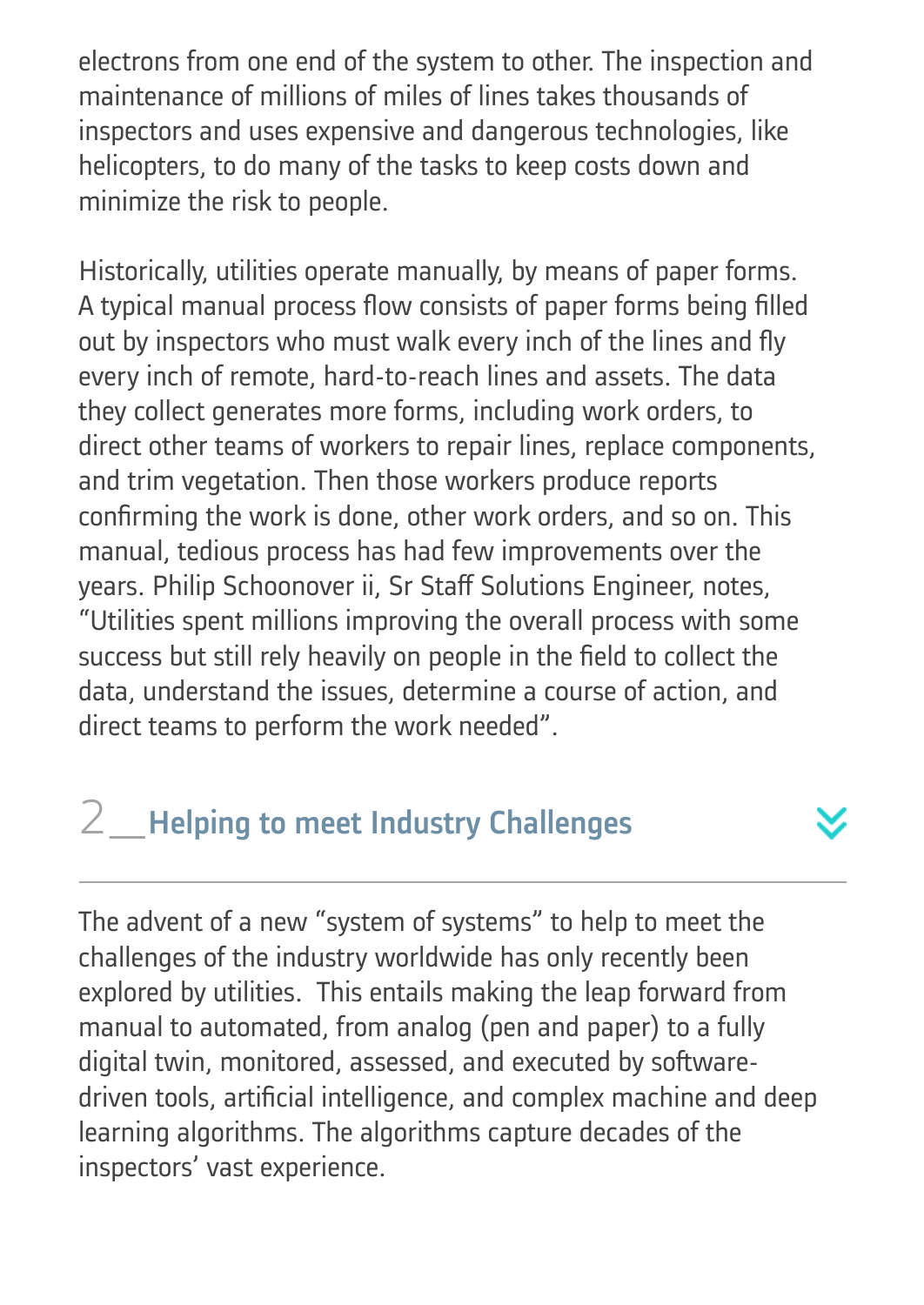

Picture 1: Hype curve. Drones, AI, and machine learning coming fast. Source: Gartner 2017

The Hype curve by Gartner shows that Machine Learning and deep learning algorithms are peaking in interest now and will soon be part of everyday usage. In terms of adoption, drones are just ahead of them and edge computing is closely lagging. This makes sense as we learn about how to use the analytics we also learn that they can be applied to great advantage on the drone platform to drive intelligent decisions about what to inspect and what actions to take in real time or near real time.

As a total cost of ownership proposition, robotic inspection and maintenance combined with Artificial Intelligence (AI) presents a true disruption in the industry.

The most critical part of the process begins with data collection. The collection of multiple modalities of data, all at once, to enable the democratization of the grid physical state to all departments from inspection and maintenance to engineering, vegetation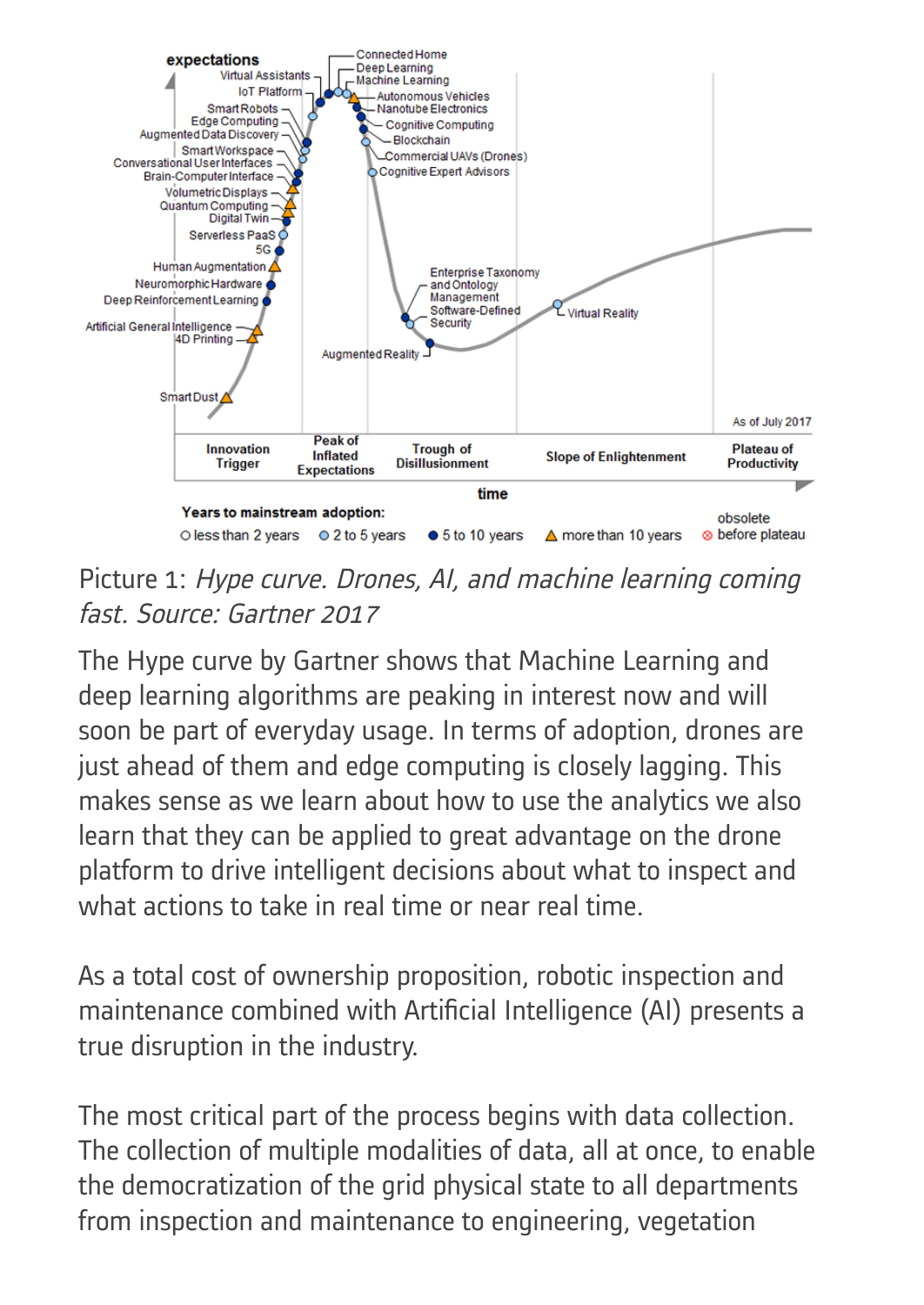management, fire hazard, emergency management, and loss prevention.

## 3\_Using drones for Data Collection

Schoonover ii explains, "The use of drones is the primary platform of choice for data collection. Drones can carry a wide range of sensors, storage, communications, and importantly computer power. The advanced AI analytics can be run "on the edge," locally on the drone. It can be integrated with highly automated flight management software and sense-and-avoid software to allow the drone to fly autonomous routes  $\lceil$  Figure 1 (a)]. The drone can inspect assets, assess the asset against large databases, and with finely tuned algorithms make in-flight decisions to inspect in more detail [Figure 1 (b)], deviate to additional assets, call out immediate repair teams, or report dangerous or inefficient conditions in the network based on complex rules engines and years of fused data".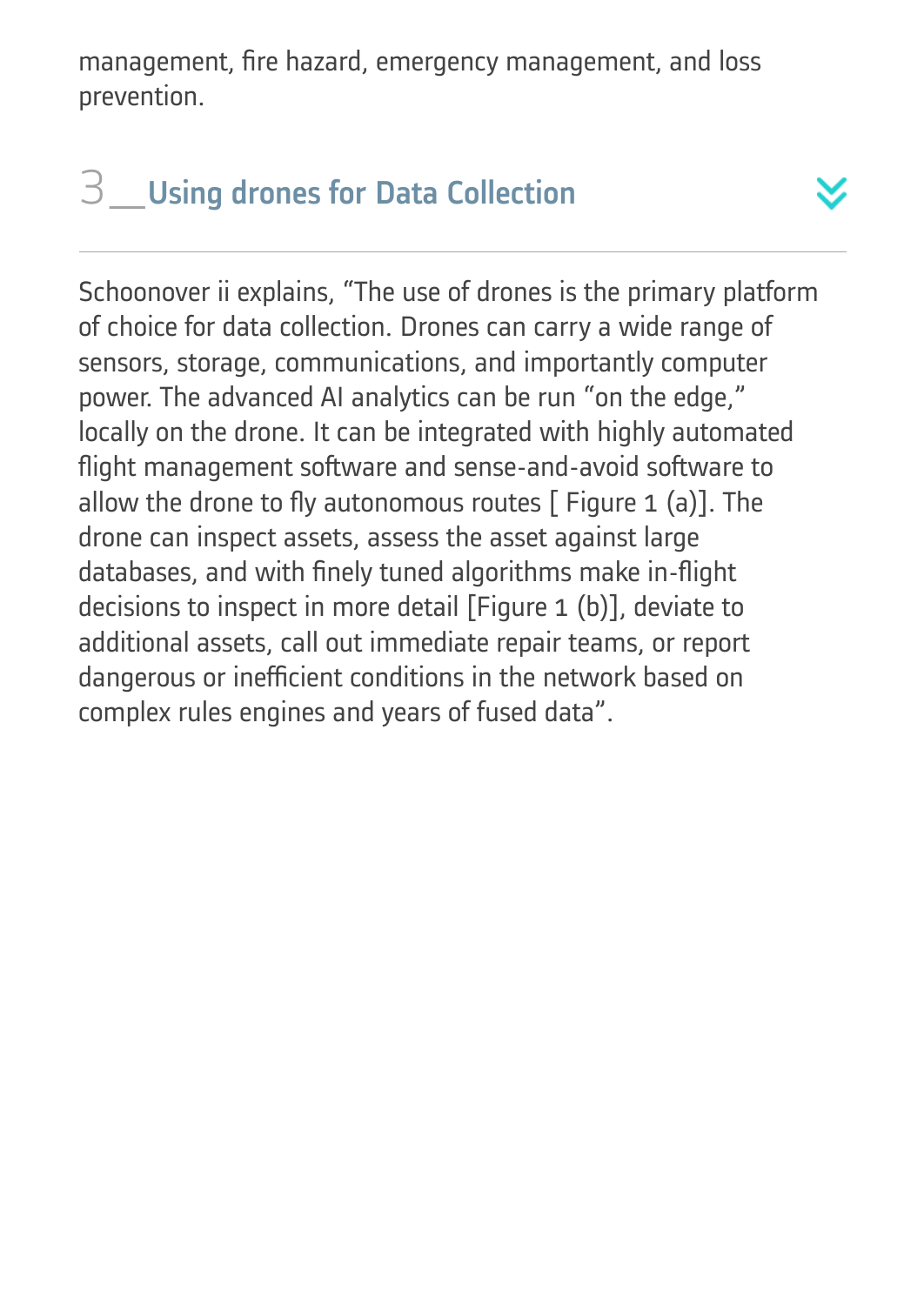

Picture 2: Drone on autonomous route Picture 3: Drone deviating due to analytic assessment.

Pictures: (a) A drone follows a pre-programmed flight path. (b) The drone uses image analytics to identify an abnormal condition and deviates from its pre-planned path to further investigate and document the anomaly.

<span id="page-5-0"></span>Sensor data that isn't immediately needed for analysis can be transmitted to local or cloud assets for access to much more powerful computer platforms to develop 3D digital baseline models, Light Detection and Ranging (LiDAR**[\[1\]](#page-7-0)**) point clouds, analyze multi-spectral (3- ten bands), hyper-spectral (hundreds or thousands of bands), infrared, and UV/Corona data and provide detailed reports. The data and metadata can be used to verify existing Geographical Information System (GIS) information against the latest GPS measurements and finally perform advanced predictive estimates on asset health, environmental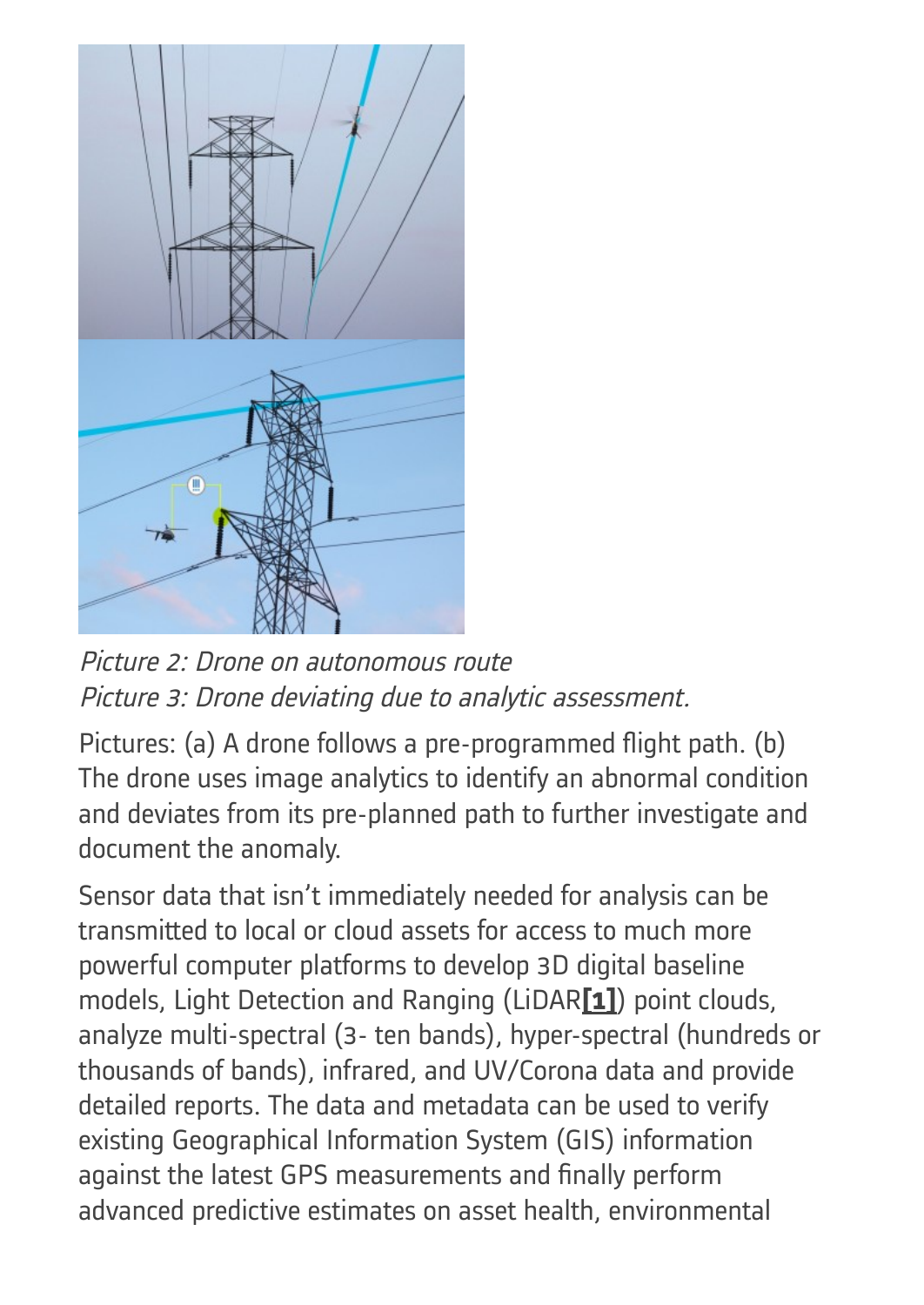conditions and impacts on the overall network such as corrosion, foundation washout, or damage from coming storms. Network segments that are likely to see a storm can be inspected for integrity and to create a baseline. After a storm, the drones can retrace their steps and use the on-board analytics to discern changes in the assets and create a response request within hours of the storm passing. This can direct emergency response teams to the more critical parts of the network and lets the operators know what equipment to send for the repair.



Picture <sup>4</sup> is the Avitas Systems Platform network view with Points of Interest (POI) Picture <sup>5</sup> is identifying vegetation encroachment using LiDAR, with color coding to show severity

Using advanced image analytics, Avitas Systems can automatically identify asset components enabling as-is versus asdesign comparisons for parts such as avian guards, pole caps, strain and pin insulators, transformers, and capacitors of distribution poles, as well as insulators, spacers, and vibration dampers of transmission towers. Other defect identification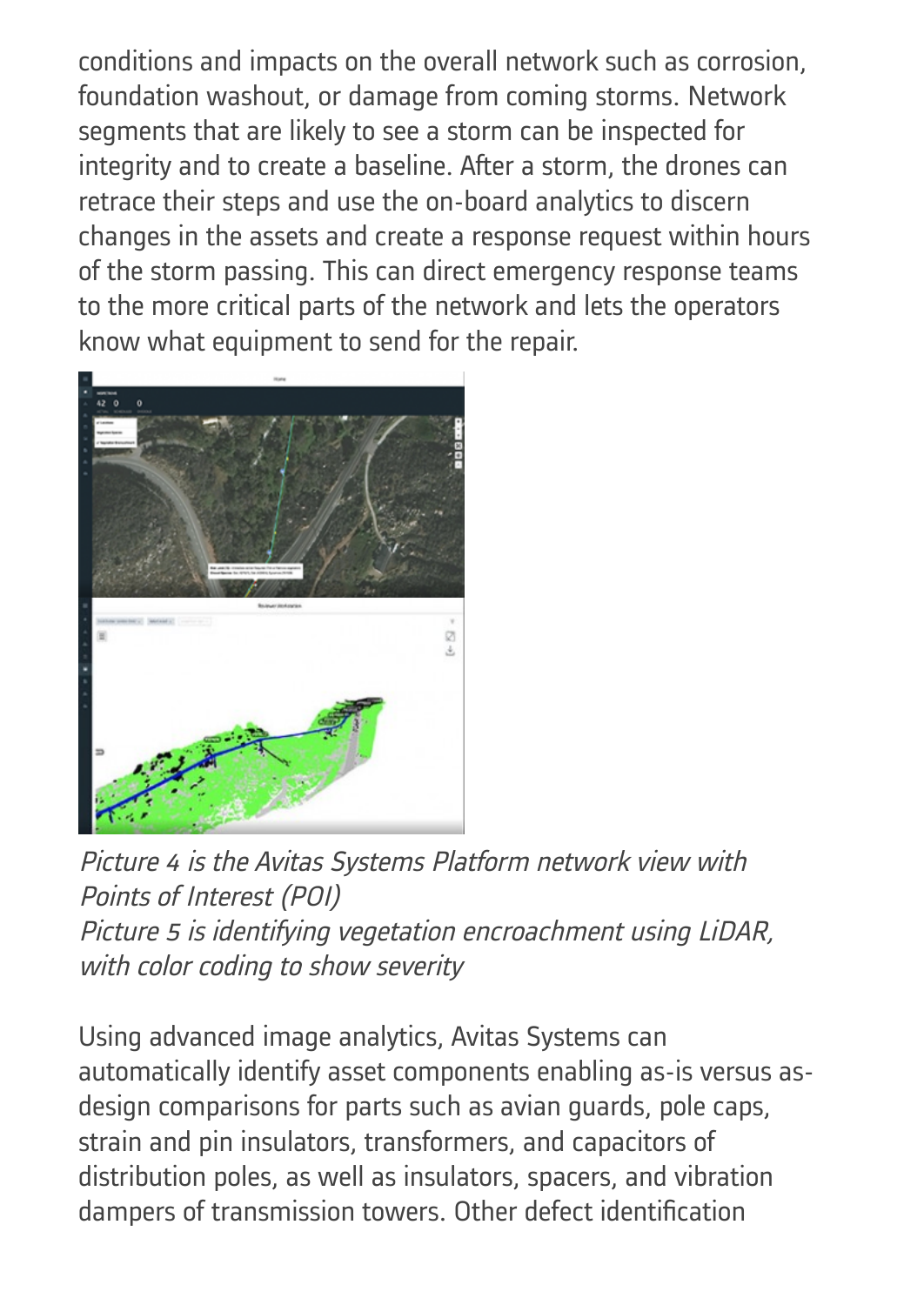capabilities include corrosion detection and tracking over time, detection of foreign objects such as birds' nests, as well as thermographic fault detection from overlaid inspection IR imagery.

The use of drones will continue to evolve. In the U.S., the FAA and NASA are working to create a traffic management system for drones that will allow Beyond Visual Line of Sight (BVLOS) operation of drones reducing the cost to operate, while allowing resident drones to remain in a facility and be dispatched automatically every day to do "rounds." These can be in power stations, on top of towers, or even distribution poles. Simple daily visual inspections do not need large expensive drones and the edge analytics can direct more detailed inspections if needed by more capable drones.

"Highly capable, advanced drone platforms combined with autonomous flight management software and sense and avoid technology performing real-time inspections with multiple modalities of sensors and assessing the data stream using the most advanced edge analytics is poised to create a disruptive shift in the operation of transmission and distribution lines across the US and around the world," concludes Schoonover ii.

<span id="page-7-0"></span>**[\[1\]](#page-5-0)** LiDAR is a detection system that works on the principle of radar, but uses light from a laser

## $4$  Deep dive into the inspection process

GE venture's Avitas Systems integrates autonomous robots and advanced sensors into its automated, end-to-end inspection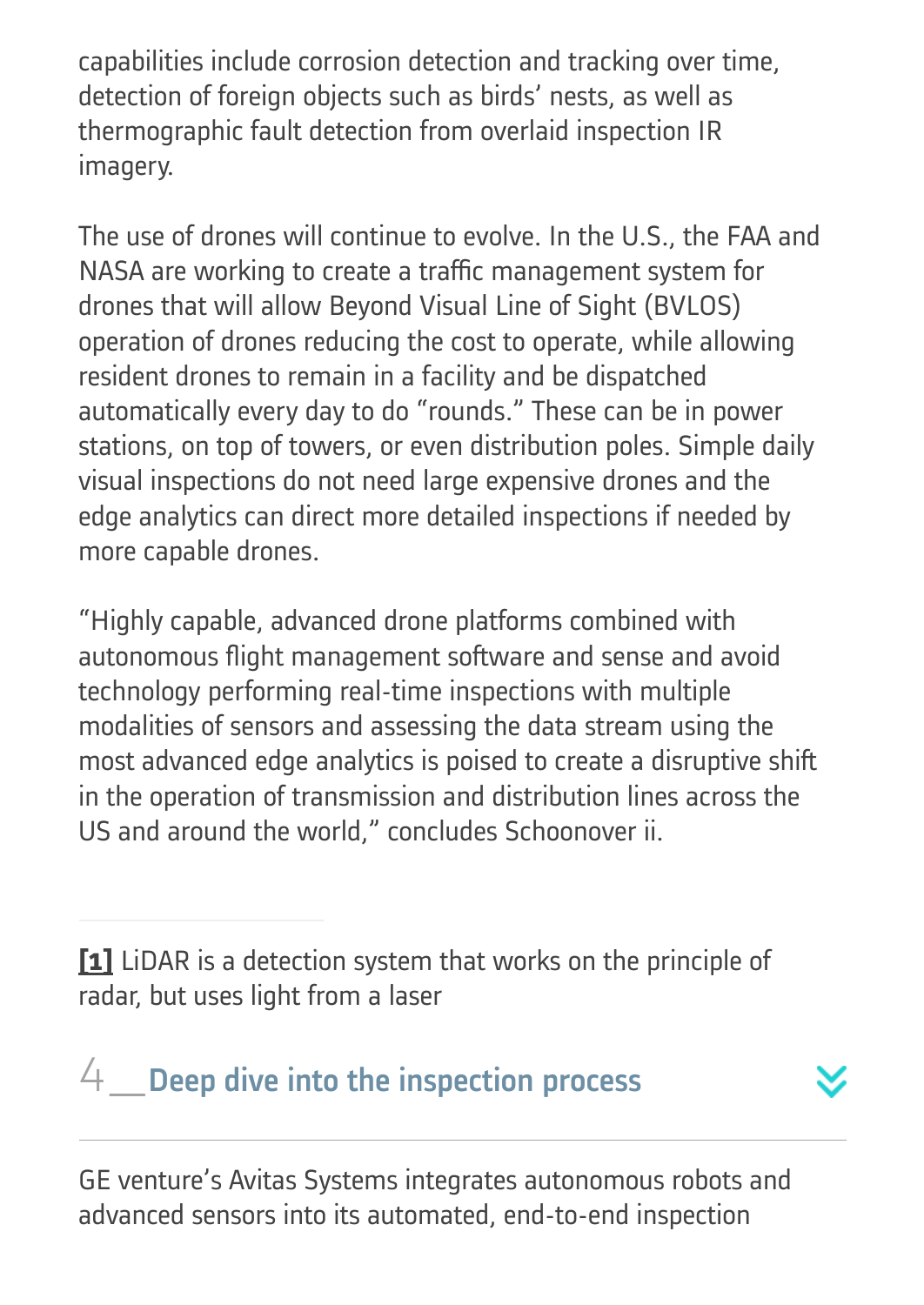systems, making the process of inspection safer, repeatable, and more efficient.

To inspect vertical assets, such as transmission towers, a specialized autonomous aerial inspection system has been developed. It integrates rotary-wing aerial robotics, sensor technology, and software applications.

This system provides an intuitive, software-based interface for inspection planning and data collection through 3D modeling. Inspectors can select points of inspection (POI) on digital 3D models of a vertical asset. Users simply select a POI on the model, change the perspective of the model to define the sensor angle, and indicate the size of the resolvable defect (e.g., crack of 1 mm, corrosion patch of 2 sq. inches, etc.) by extending the POI, which translates into the Unmanned Aerial Vehicle's (UAV's) standoff distance. This point and click method reduces the inspection planning time from hours to five or ten minutes. The system autonomously converts this 3D modeling, integrated with existing requirements, into flight paths for data collection.

Human and asset safety is a top priority. The 3D model allows UAVs to navigate around obstacles so there is no crash risk. Customers can define no-fly zones of any shape and size. Measurements of no-fly zones are three dimensional, meaning the length width, and height can be adjusted. For example, if the height of the no-fly zone is ten meters, and the minimum safety standoff distance is seven meters, then the UAV will stay 17 meters above the no-fly zone.

The UAVs are equipped with a triple redundant IMU (Inertial measurement unit, a complement to GPS) and GPS receiver to maintain precise flight control in case of failure, which ensures mission robustness. Additionally, safety-critical communication is separated from mission-critical communication. Independent communication systems ensure that in case of unforeseeable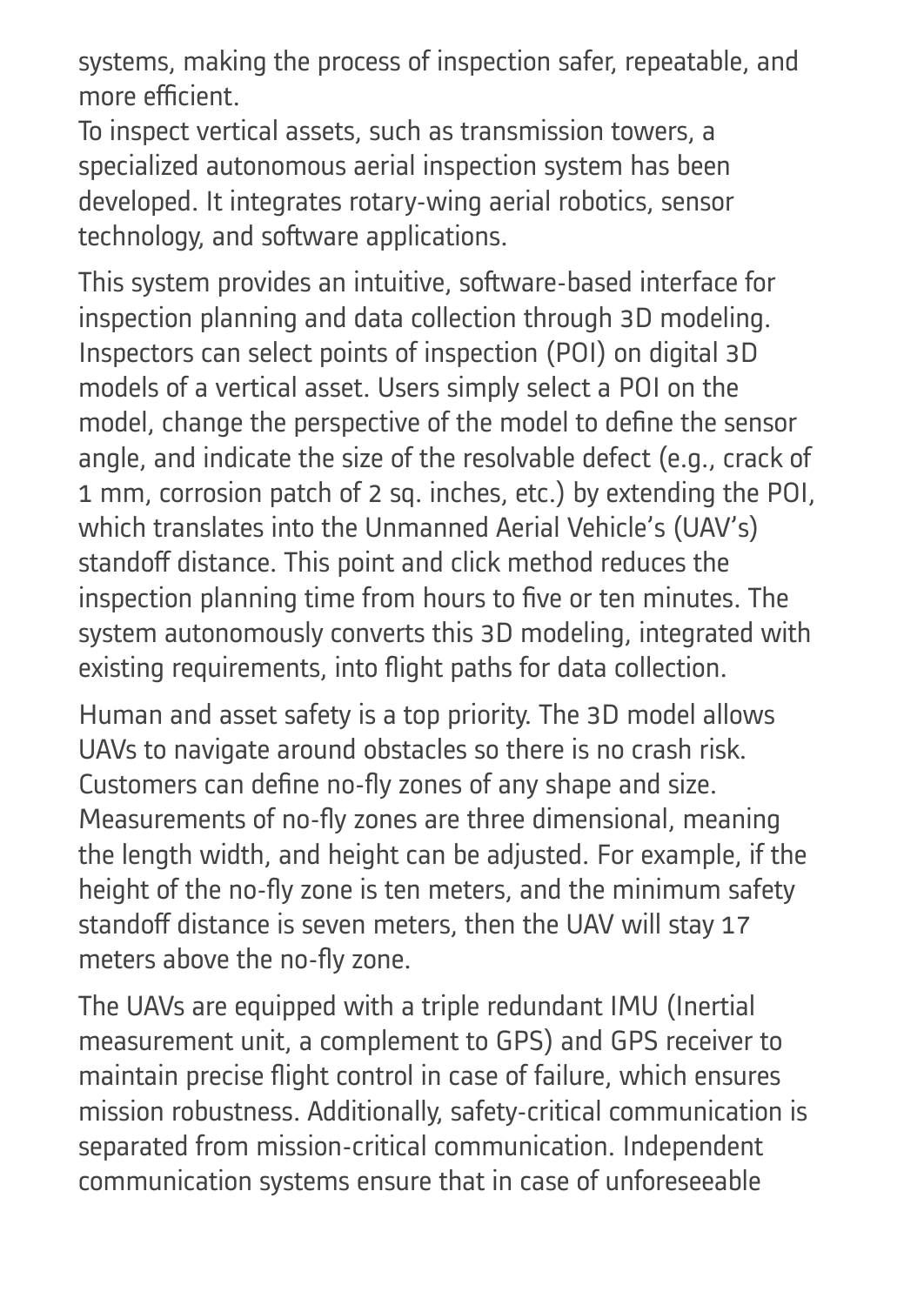circumstances, the operator on the ground can take control with 100 percent certainty.

While this system is entirely autonomous, it provides continuous situational awareness throughout the mission, including forward simulation, which compares system intended action with original planning, so the operator can take corrective action if there's a discrepancy. The system also has live feed capabilities, so operators receive updates from the UAV's camera in real time.

Since this system is fully autonomous, points of inspection can be targeted from the same distance and angles at a site, even if the inspections are years apart. Consistent and repeatable inspection execution enables change detection over time, and automated defect recognition takes the human subjectivity out of data analysis to ensure accuracy in inspection reports.

#### RATE THIS ARTICLE

#### **COMMENTS**

SIGN UP FOR OUR [NEWSLETTER](https://www.think-grid.org/user/login) >

LEARN MORE





**Philip Schoonover ii Avitas – Sr Staff Solutions Engineer**